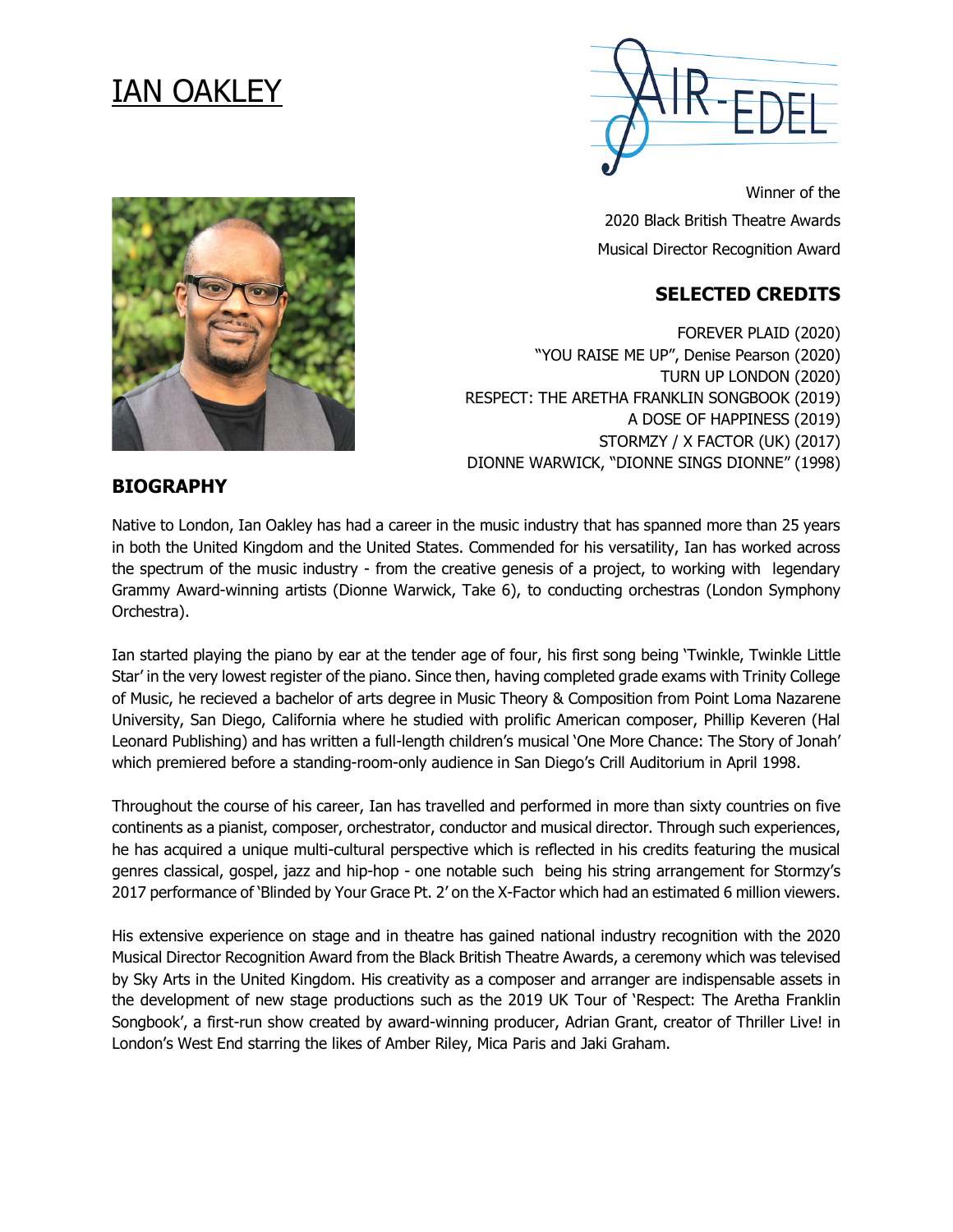In 2019, Ian worked as the orchestrator on the beautifully crafted, evocative score of British film composer, Christopher Barnett, for the movie 'A Dose of Happiness'. The award-winning movie, directed by Yana Titova, was the number one Bulgarian production in 2019, winning numerous awards.

Ian was the orchestrator and pianist on the song 'Times Like These' by Charlie Hines Produced by Tim Miner in the film 'The Christmas Masterpiece' which received an honourable mention for best song in the 2020 Los Angeles Film awards.

### **www.IanOakley.com**

### **AWARDS**

**Black British Theatre Awards**  Musical Director Recognition Award (2020)

### **FILM CREDITS**

### **The Christmas Masterpiece (2020)**

Charlie Hines, "In Times Like These" produced by Tim Miner Directed by Wayne Goodrich GC Film Productions, Garage Cat Studios

### **A Dose of Happiness (2019)**

Directed by Yana Titova Music composed by Christopher Barnett No Blink, Reason8 Films Soundtrack: Air-Edel Records

### **The Preacher's Kid (2010)**

Directed by Stan Foster Crown of Life Ministries, Epidemic Pictures, Gener8Xion Entertainment

# **THEATRE / STAGE CREDITS**

#### **Forever Plaid (2020)**

Directed by John Plews Produced by Katie Plews Ovation Productions

#### **Respect: The Aretha Franklin Songbook (2019)**

Starring Amber Riley, Mica Paris, Stacy Francis, Jaki Graham and Cleopatra Higgins Directed by Tiffany King, Racky Plews Produced by Adrian Grant Key Concerts, Baronet Entertainment

### **A Shadow Mountain Christmas (2008- 2012)**

Produced by Shadow Mountain, San Diego, California

**Turn Up London (2020)** Directed by Nicole Raquel Dennis and Ryan **Carter** Club 11 London

**Celebrate America (2005-2013)** Produced by Shadow Mountain, San Diego, California

**One More Chance: The Story of Jonah (1998, 2008, 2009)** Directed by Ian Oakley, Katy Lundeen

**Christmas in Grand Central (2006)** Produced by Shadow Mountain, San Diego, California

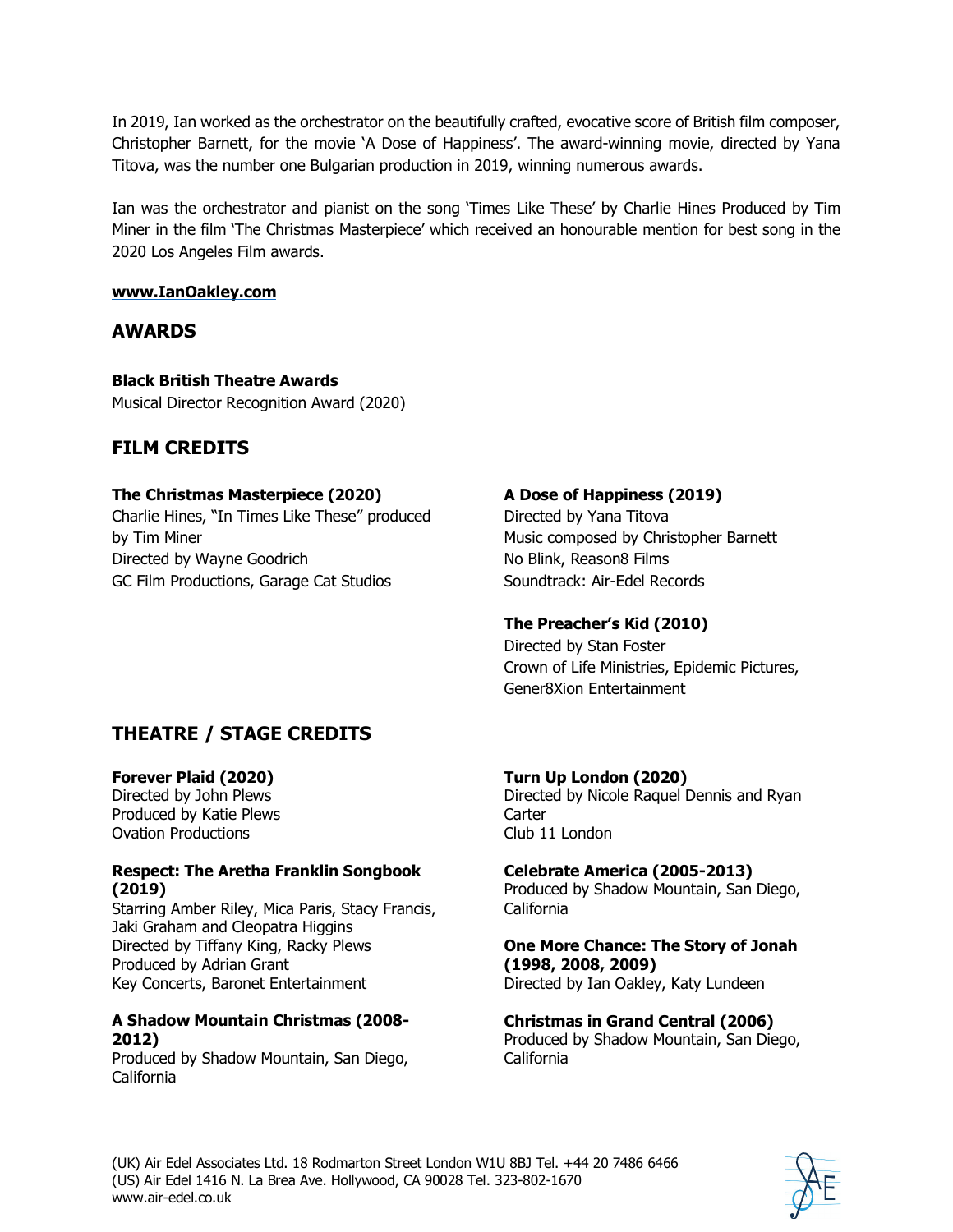**A Smokey Mountain Christmas (2005)**

Produced by Shadow Mountain, San Diego, California

## **TELEVISION CREDITS**

**X Factor (UK) - Stormzy, "Blinded by Your Grace Pt. 2" (2017)**  Episode directed by Julia Knowles Syco Television

**INSP Campmeeting (2004-2006)** Directed by Sandra Sims, Doug Butts, Farley Lafferty Inspirational Networks

### **RECORDINGS**

**Darryl Fitzgerald Walker, "Let it Be" (2021)**  Produced by LeiLani Vidal

**Tim Miner, Come Home for Christmas featuring Take 6 (2020)** Produced by Tim Miner MBK

**Ian Oakley, Henry M. Davis and Mark S. Payne ,"You Raise Me Up" (2020)** Produced by Ian Oakley and Mark Payne PayMar Productions

**Marla Maples "Never-ending Hug" (2019)** Produced by Tim Miner

**Brian Martin, Worship for Life (2019)** Produced by Paul Watson

**Benjamin A.D., "B.A.D." (2018)** Produced by WAVSDNTDIE

**Ted Jiboye, Faithful (2017)** Produced by Goz-I-Am

**Wes Hampton, "He is Here", Out On a Limb (2014)** Produced by Wes Hampton

**Kaleigh Sheffield, "Who Do You Think You Are" (2012)** Produced by Tim Miner

### **A 1940's Homecoming Christmas (2004)**

Produced by Shadow Mountain, San Diego, California

**Victory with Morris Cerullo (2012-2015)** Directed by Ruth Kinser MCWE

**Turning Point with David Jeremiah (2004- 2013)**  Directed by Troy Dausend Turning Point for God

**Derick Thomas (2021)** Produced by Derick Thomas

**Denise Pearson, "You Raise Me Up" (NHS Charity Single) (2020)**  Produced by Ian Oakley and Mark Payne Baronet Entertainment

**Gavin Holligan, Sensitive Soldiers (2018- 2020)** Produced by Gavin Holligan

**Tia Carys, "Intro", En Root (2019)** Produced by WAVSDNTDIE Sony Music

**Luke Smith, "The Beginning" (2019)** Produced by Luke Smith LCS Solutions

**MckNasty, As Things Grow (2018)** Produced by MckNasty

**Noel Robinson, Outrageous Love (2015)** Produced by Goz-I-Am Integrity Music

**Ian Oakley, It Is Well with My Soul featuring the London Symphony Orchestra, Chris Mann and Jarlath Henderson (2013)**  Produced by Phillip Keveren and Ian Oakley

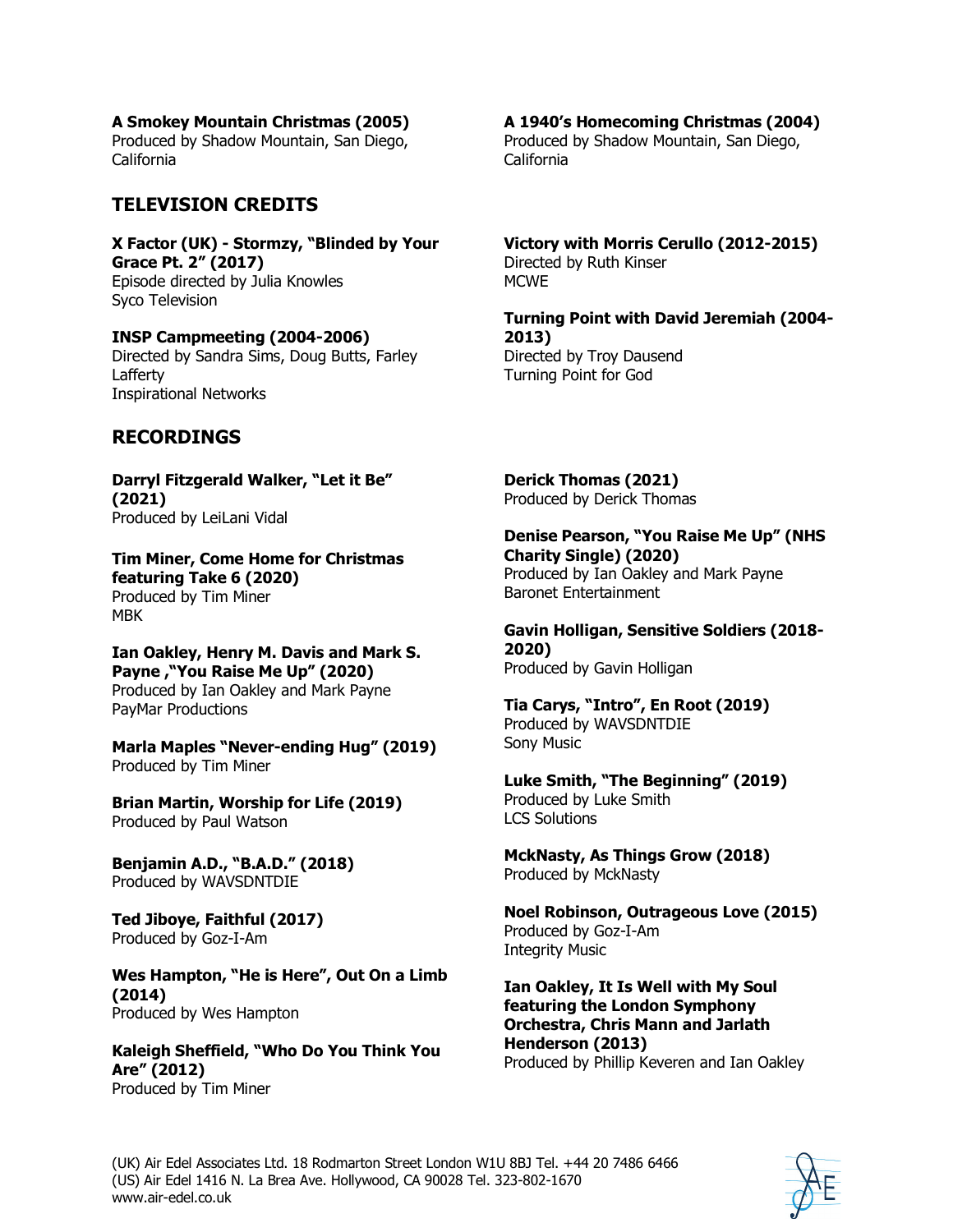**Noel Robinson, Devoted (2012)** Produced by Goz-I-Am

**Ian Oakley, Rejoice! A Christmas Celebration (2009)** Produced by Ian Oakley Ebaniv Productions

**Gina Feliciano, A Song for You (2006)** Produced by Terrance "Skyy" Grant Levelhead Entertainment

**Tim Miner, Not White Enuff (2004)** Produced by Tim Miner Love Jones Music

**Lanee Battle, "All My Love", There R Times (2002)**  Produced by Mel Holder

**The Kenoly Brothers, "In the Midst" (2000)** Produced by Sam Kenoly

**Dionne Warwick, "Humbly I Pray", Dionne Sings Dionne (1999)** Produced by Tim Miner

**Jensine Bard (1998)** Produced by Tim Miner

**DVD Releases**

**The Nelons "Live at Shadow Mountain" (2013)**  Produced by Jason Matthew Clark

New Day for Daywind Music Group

**Keith and Kristyn Getty "Awaken the Dawn, Behind the Hymns" (2009)** Produced by Michael Lennox **Gettymusic** 

**Charles Billingsley "Live at Shadow Mountain" (2006)** Directed by Troy Dausend

Produced by Tom Brooks

**Tim Miner, I Dream in Living Color (2007)** Produced by Tim Miner Love Jones Music

Produced by Tim Miner

**Noel Robinson, Garment of Praise (2005)** Produced by Noel Robinson

**Beth Current, "Beth Current" (2010)**

**Ron Kenoly, Fill the Earth (2002)** Produced by Ron Kenoly

**Morris Cerullo, Decade of Harvest (2000)** Produced by Ian Oakley **MCWE** 

**Mark S. Payne and Ian Oakley, Be Bold (1999)**  Produced by Mark S. Payne PayMar Productions

**Tim Miner and the West Coast Worship Center Choir (1997)** Produced by Tim Miner